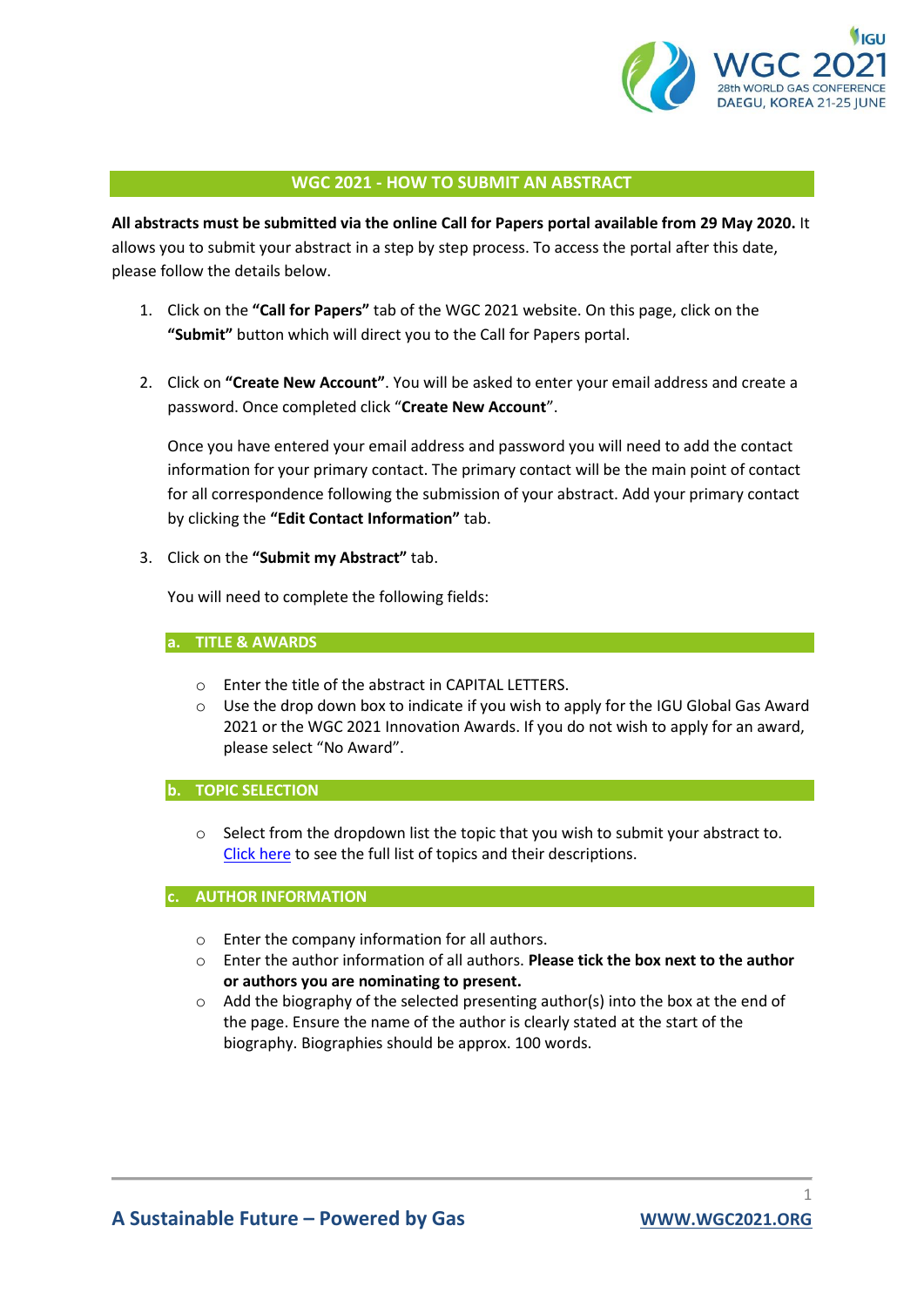

#### **d. UPLOAD MY ABSTRACT**

- o To upload an abstract as a Microsoft Word Document click "Browse". Choose the relevant Microsoft Word file from your computer. For instructions on formatting your abstract please refer to the guide [How to Format an Abstract.](https://az659834.vo.msecnd.net/eventsairwesteuprod/production-gfen-public/b45d8d1aa36a4842891324aa31593c87)
- o To **submit a video file**, you will first need to upload a Microsoft Word Document with the text "Video file abstract submission" in it. Once this is completed, please email your video file as an attachment or in a web link to [papers@wgc2021.org](mailto:papers@wgc2021.org) with the email heading "**WGC 2021 Video File Submission [Your Name]**". Once this has been completed, please return to the online portal, select "Continue" and complete the submission process.

### **e. WGC 2021 INNOVATION AWARDS**

- $\circ$  This page should only be completed if you wish to be considered for the WGC 2021 Innovation Awards.
- $\circ$  If you are applying for an award, select which category you would like to apply for using the drop down menu
- o Answer the questions in the text boxes provided

# **f. AUDIO-VISUAL REQUIREMENTS**

 $\circ$  If you have any additional requirements not listed please add as much detail as possible on what these are

### **g. REVIEW MY ABSTRACT**

- $\circ$  In the review section you will see an overview of the abstract information you have completed
- o Any sections which are missing from your application will be highlighted in red

### **h. SUBMIT MY ABSTRACT**

- o You will need to agree to the Terms & Conditions before submitting your abstract
- $\circ$  You will receive an email confirming that your abstract has been received once all the steps in the submission process have been completed. If you do not receive this email, please contact us at [papers@wgc2021.org.](mailto:papers@wgc2021.org)
- o Following submission of an abstract, should you wish to view or edit the abstract, you can log back into the Call for Papers portal through the "Submit" button on the conference website (see step 1).
- 4. Reviewing your Abstract

Once an abstract has been submitted you will be able to view it in the **"Review my Abstract"** tab.

 $\overline{\mathcal{L}}$